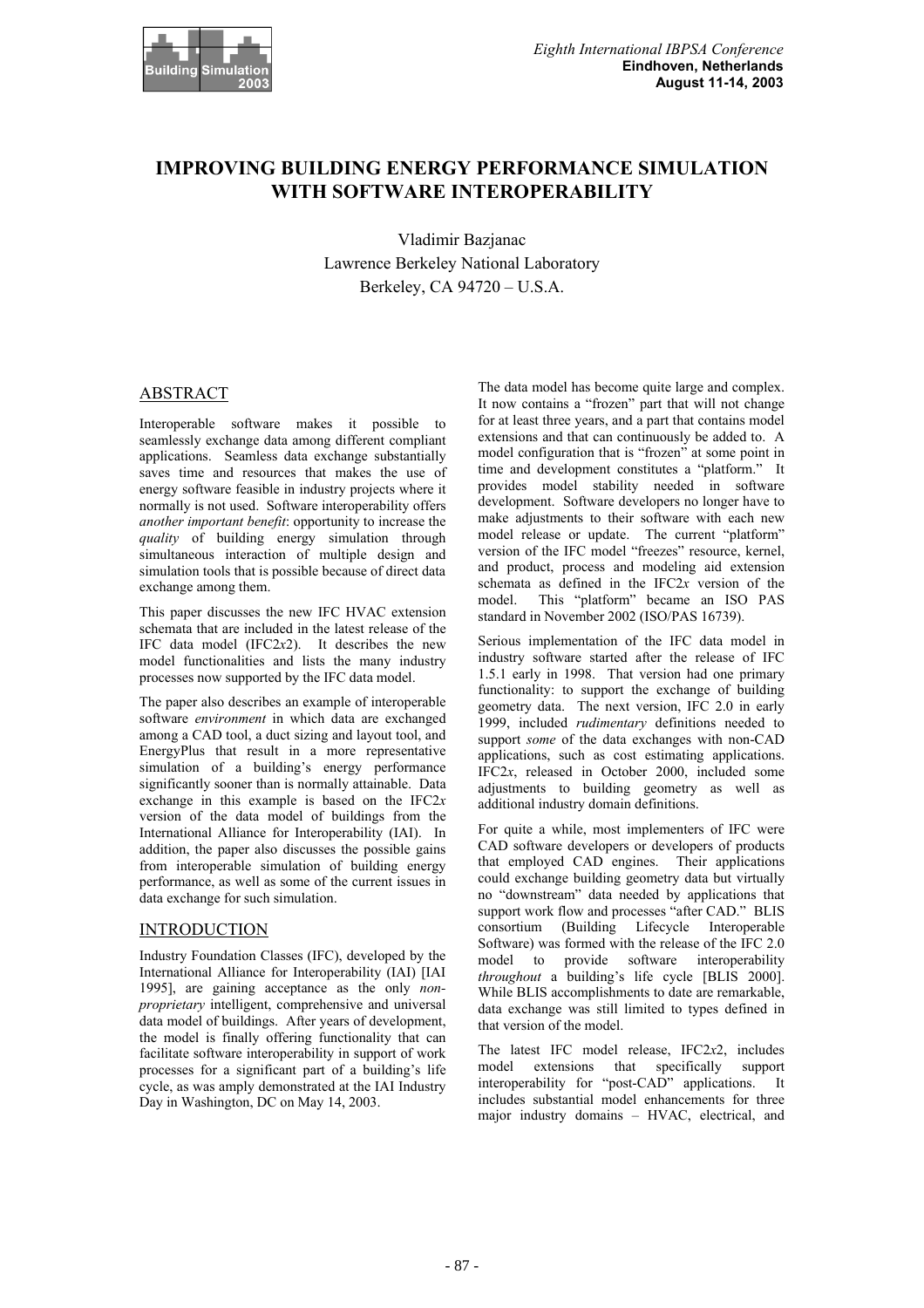structural – as well as enhancements to modeling of building architecture, facilities management, and more. In addition, it includes time series, a model functionality that is critical to any analysis application [IAI-MSG 2003].

For the first time it is now possible to write IFC interfaces to electrical and structural analysis applications. This will, for the first time, bring to these industry disciplines software interoperability that is based on an open data model. HVAC model extensions make it now possible to write interfaces to HVAC design and simulation tools, as well as other types of applications (such as cost estimating) that employ HVAC definitions. In addition to importing building geometry data directly from CAD, this enables the exchange of HVAC data with other tools used in the work process.

### IFC HVAC EXTENSION SHEMATA

IFC HVAC extension schemata were developed at the Lawrence Berkeley National Laboratory (LBNL) in collaboration with 13 organizations and with government and private sector funding from eight countries. The project is part of the IAI project structure; thus its name "BS-8," which stands for Building Services project number 8 [BS-8 2001].

The main objective of BS-8 was to extend the IFC data model with schemata needed to *fully* support the *modeling and simulation* of HVAC components and systems. The pragmatic goal was to *enable rich data exchange* among the various building simulation tools in use today and in the future.

Data can be imported from upstream and/or exported to downstream applications in IFC or (by some of the tools) in XML format. Besides previously defined data types that depict building geometry, data types defined and enabled in BS-8 include

- x General and performance specifications of materials
- General specifications of HVAC and other simulation related equipment, systems and furnishings
- Performance specifications for the above.

Downstream applications targeted for reception of exchanged data include

- Other HVAC (design) applications
- Other building energy performance simulation tools (such as air-flow models)
- $\bullet$  Cost estimating applications
- Commissioning tools
- Building operations and maintenance software
- $\bullet$  Code-checking applications
- Software that serves utility companies
- Many other types of applications that use HVAC definitions.

Specifically, the IFC HVAC extension schemata directly support the *building energy performance simulation* processes. Implicitly, they support

- Dynamic load estimation
- HVAC design
- HVAC equipment selection
- Measurement and verification (HVAC view)
- Building performance metrics (HVAC view)
- HVAC system and equipment commissioning
- HVAC system and equipment retrofit
- HVAC system and equipment physical layout
- HVAC system and equipment product data (catalogues, external data bases).

Processes that are *partially* supported by IFC HVAC extensions include

- $\bullet$  Energy code compliance
- $\bullet$  Interference checking
- $\bullet$  Cost estimating
- HVAC construction documents
- Construction and installation
- Procurement
- Maintenance
- Operations
- Fault detection and diagnostics
- Emergency response
- Accessibility
- Utility billing and cost allocation

The new IFC HVAC extensions integrated HVAC schemata that were developed by the BS-7 project. That project, done at VTT in Finland, concentrated mainly on the definition of heating equipment and systems [Lappalainen et al. 2000].

It is important to note that the modeling of building controls in the new extension schemata is still only at a fairly rudimentary level. Forging agreement among the various controls equipment manufacturers proved to be too difficult a task; this remains a major task for the future. Controls definitions in the IFC HVAC extension schemata are now limited to what is needed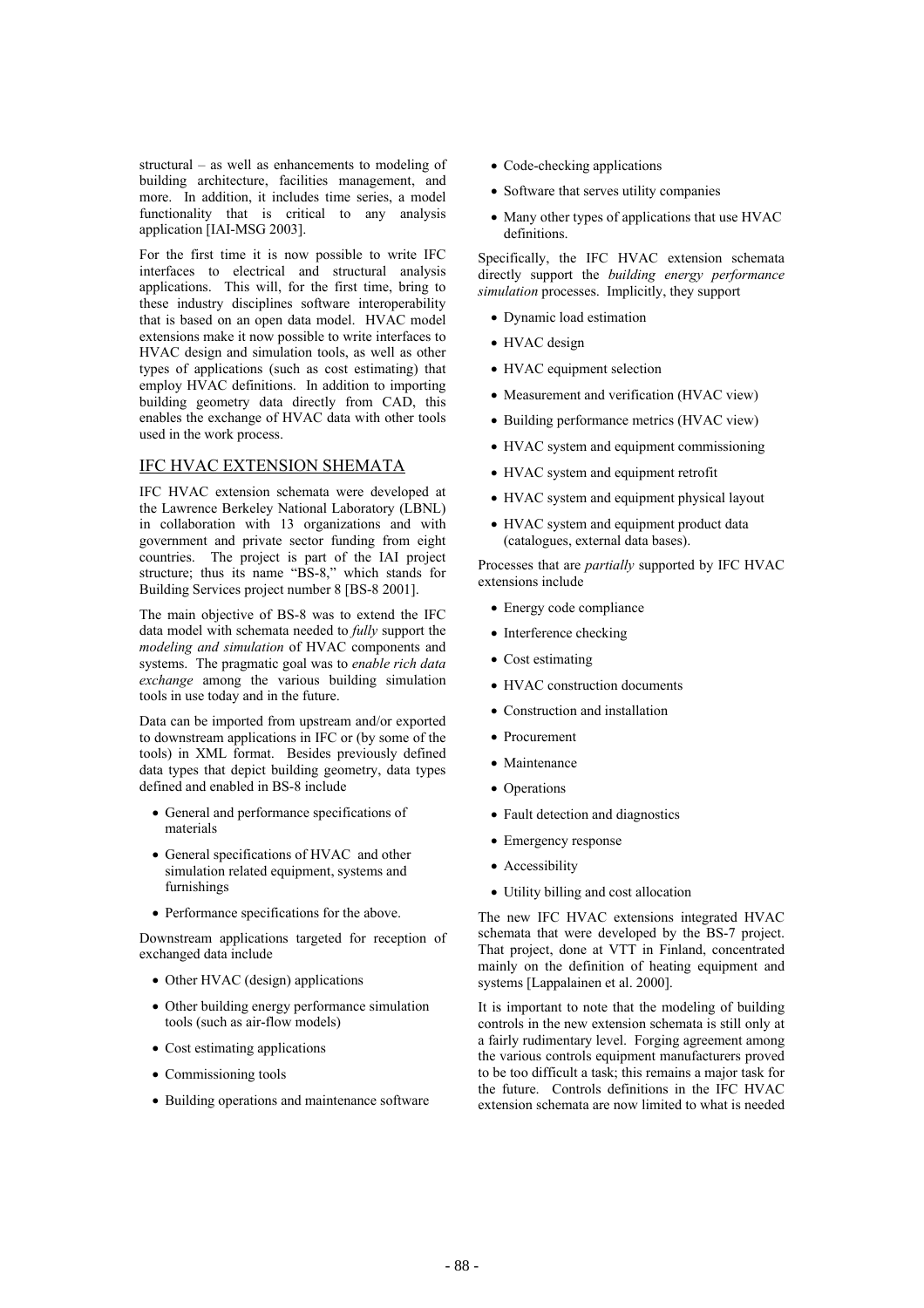to support simulation with current tools, such as EnergyPlus.

BS-8 also added the ability to properly model two important general modeling features: connectivity and time series. The IFC connectivity schema was extended to include any type of connecting HVAC equipment and parts. Time series, a completely new schema at resource level, enables the modeling of data that are defined dynamically and change in time. This is a critical functionality for any performance analysis tool, including all dynamic building simulation tools.

If implemented, software applications that are compatible with IFC versions prior to IFC2*x*2 can exchange only *rudimentary* HVAC data. The new, extended model of HVAC components makes it possible for software to exchange data that *completely* define HVAC equipment and systems (to the extent such definitions are needed and used). *This model defines and documents the rules and protocols by which all HVAC hardware components in a building and their performance are uniquely and unambiguously depicted in all software that follows these rules and protocols.* It provides a common basis for interested software developers to agree how to define and exchange HVAC data and gives them, for the first time, a common and widely accepted data structure.

# IMPACT ON ENERGY SIMULATION

With interoperable software users can, in general, very much expedite their work on industry process tasks. They can not only dramatically reduce the effort and resources needed in preparation of input, but can also eliminate duplication and repetition of data; they can dramatically reduce error in data entry that results in the need for "fixes" later, minimize misunderstandings, and reduce risk and liability in decision making [Bazjanac and Crawley 1999; Bazjanac 2001]. All these benefits are now also available to software that implements the IFC HVAC extension schemata.

In addition, the new HVAC model extensions make it possible to link the use of HVAC design and simulation tools at the same time, and thus improve the *quality* of building energy performance simulation. Most energy performance simulation tools, such as EnergyPlus, rely on some assumptions that are built-in in the tool or in the data set used in a particular simulation. When such assumptions can be replaced by better data generated with other tools and promptly imported into simulation *when needed*, the quality of the resulting simulation can be significantly improved.

A demonstration of such improved quality of energy performance simulation, prepared for government agencies that funded the BS-8 project, showed how much can be gained by importing actual design data generated by a duct design application directly into EnergyPlus. The demonstrated gain was based on bidirectional data exchange attainable during a two hour meeting because the software involved was interoperable [Bazjanac 2003].

# ENERGYPLUS-MAGICAD DEMO

EnergyPlus currently does not support data that define in detail a duct design specific to the building that is being simulated, nor the duct system's performance. It uses data that define ducts and their performance only in a generic way. Duct design tools, such as MagiCAD [Progman 2003], typically do not have the ability to perform full-scale annual energy analysis. The aforementioned demonstration showed the process of importing specific duct performance data, generated by a duct design tool (MagiCAD) directly into annual energy performance simulation (by EnergyPlus).





Figure 1 shows a "see-through" view of the building that was used as subject of the simulation. It is a small,  $365m^2$  (3,900 sq.ft.) one story bank branch building, located in San Diego, CA for the simulation. The banking floor, the vault and bathrooms are conditioned; the lobby is not. The building has a plenum, and a small mechanical room on the roof. It is oriented straight north; shading overhangs (part of the plenum/roof) pose non-trivial modeling issues, as parts of the same bottom surface construction are inside conditioned areas while other parts are outside the building. The lobby and the banking floor are fully daylit. The building is served by a single duct variable volume (VAV) system with reheat.

As shown in Figure 2, the demonstration started by importing building geometry from a CAD file into EnergyPlus. The 3-D building model was defined in ArchiCAD and saved in IFC format; the resulting file was imported into BS Pro COM Server [Karola et al. 2002], a middleware that simplifies complex geometry definitions into simpler form as needed by non-CAD tools. In this case, building geometry was then imported into EnergyPlus via its BS Pro Client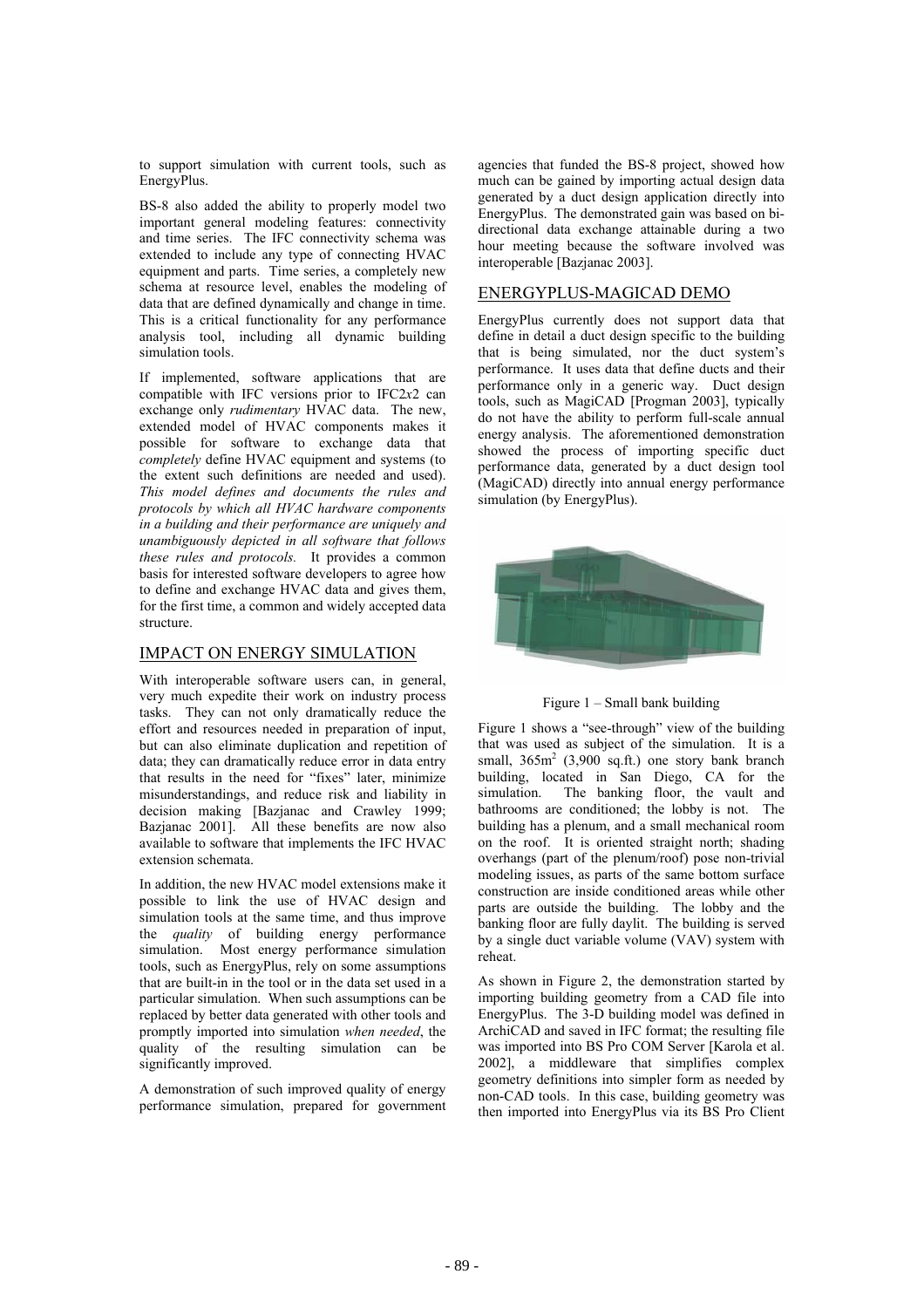and in the form needed specifically by EnergyPlus. The HVAC system for the building was designed externally and its EnergyPlus definition was entered manually, as were other data needed for a meaningful simulation (such as occupancy and use schedules). The system was sized using EnergyPlus design-day simulation: results from the corresponding annual simulation were kept for later comparisons.



#### Figure 2 –Data paths in the exchange among CAD and "downstream" applications facilitated by BS Pro Server middleware

Zonal air-flow data, generated in EnergyPlus designday simulation, were then exported directly to MagiCAD via BS Pro Clients for EnergyPlus and for MagiCAD. Based on a pre-designed conceptual duct design for the building, MagiCAD checked air-flow rates in devices, sized and balanced ducts (both supply and exhaust), and returned the results of calculation - drop in duct pressure - back to EnergyPlus, again via BS Pro Clients for MagiCAD and for EnergyPlus. The process was completed with a new EnergyPlus annual simulation that included imported duct pressure data.

|                                               | with Energy Plus<br>assumptions about<br>duct pressure | with MagiCAD<br>calculations of<br>duct pressure |
|-----------------------------------------------|--------------------------------------------------------|--------------------------------------------------|
| Simulated<br>annual energy<br>consumption (J) | 107023768667                                           | 102664514342                                     |

Figure 3 – Comparison of small bank's annual energy consumption with different duct performance data

The comparison of the annual energy consumption from simulation with EnergyPlus before and after data exchange with MagiCAD shows a difference of approximately 4% (Figure 3). This represents quite a significant improvement in the quality of results of simulation, considering that data defining duct pressure are only a small part of a data set used in simulation that can be generated more accurately by other tools.

It is remarkable that increase in quality of simulation can now be attained in a fraction of time that was previously needed if such improvements were sought. Indeed, a small multidisciplinary team of competent professionals can enable multi-directional exchange of data among different applications in very little time; data in support of a decision can now be generated in the same meeting in which questions were posed. (The complete demonstration described above – including the detailed explanation of what was being observed – took less than 70 minutes.)

# AN OPPORTUNITY FOR SOFTWARE **DEVELOPERS**

With the IFC2*x*2 data model available, developers of software that in some way includes definitions of HVAC equipment and systems have an opportunity to make their software interoperable with other tools that use and/or generate HVAC related data. This will require the writing of interfaces that map the IFC data structure to their software's own data structure, and vice versa.

LBNL started an "IFC HVAC implementers' round table" in December 2002 to facilitate such IFC implementation. Members of the "round table" meet and communicate regularly to define their own "views" of the IFC model, forge "implementers' agreements," and help each other resolve model and coding issues. The forging of exchange views and implementers' agreements is critical, as they define which HVAC and other IFC definitions will be implemented by all implementers participating in an exchange scenario, how these will implemented, and which will not be implemented at all.

The IFC data model contains more definitions in more detail that any single software application can possibly implement. Most "downstream" tools need only selected definitions, and often need definitions in less detailed form than defined by the originating application. Extracting and transforming such data on their own may prove too costly and difficult for many "downstream" applications. This provides a market for middleware – software that will extract specific data from the IFC project data base, manipulate them, and deliver them to a tool or tools in form that makes them usable without further transformation.

One should remember that end users will repeatedly use a specific software tool *only if it helps them*: if they can identify that it helps them solve problems, expedite tasks and their work, prevent errors and help them communicate a (more) professional image. In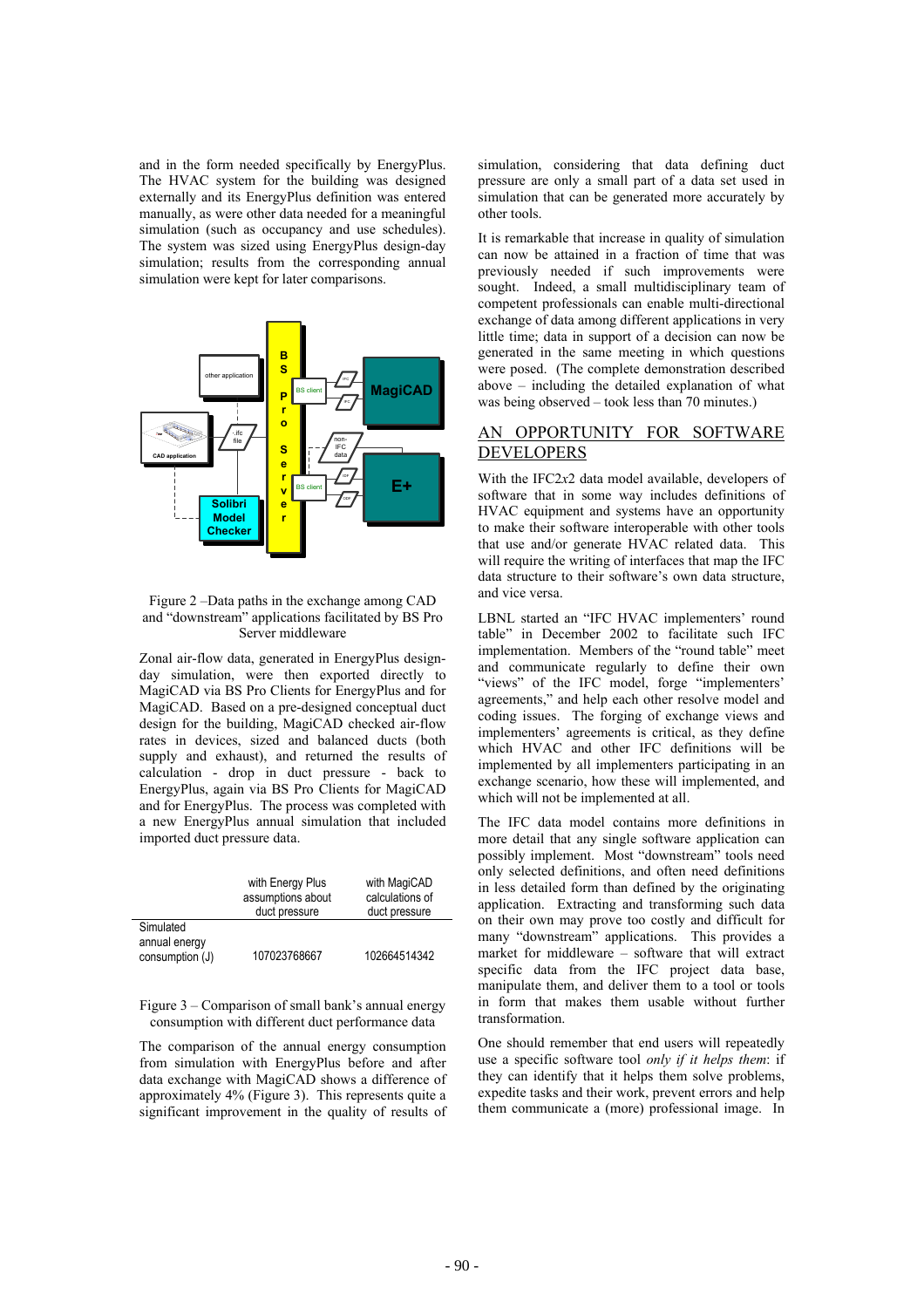other words, end users have little tolerance for tools that do not work as expected, cannot deal with problems end users expect them to, are not mature and/or robust, or still have bugs [Bazjanac 2002]. This also applies to interfaces, such as interfaces to the IFC data model.

It is also important to note that architects' definitions of buildings in CAD do not necessarily reflect the needs of energy simulation. An energy simulation view of a building typically requires thermal zoning, which often requires agglomeration and/or division of "rooms" or "spaces" defined by architects. The redefinition of the building model to reflect thermal zoning often requires the reuse of a (3-D) CAD tool, an act that may be beyond the typical simulation user, especially if the user is not at ease in manipulating 3- D building information models (BIMs). This presents an opportunity for software developers to create "front end" (graphic) user interfaces that can do this task on top of imported original building geometry in a user friendly, easy-to-use manner. To be widely useable, it is needless to say that such user interfaces will have to be interoperable and not dedicated (and limited) to a single CAD tool and its file format.

# DATA EXCHANGE ENVIRONMENTS

Exchange of data among interoperable software applications thus far has been based on file exchange. Project models are saved in their entirety as IFC files, which are identical to ISO/STEP Part 21 exchange files [ISO 1994]. As the IFC model becomes larger and more complex, IFC project models' size approaches limits of manageability even for modestly sized buildings. This may be even more critical for files saved in XML format. In addition, physical file based exchange prevents *partial model exchange* (or, at the least, makes it very difficult), which may be the only way to deal with enormously large project models of the future.

IFC model servers are already beginning to emerge. Such servers are enabling partial model exchange: They host project models that are accessible remotely via web services. Remote software applications can browse project models, find and extract definitions they need, modify and/or append them, and return them to the model server. Several programmer tools vendors are now offering server software and tools in support of IFC model servers.

## **CONCLUSIONS**

The IFC data model of buildings has reached a maturity that makes it increasingly beneficial to developers of "downstream" applications that support industry processes during a building's life cycle to implement the model in their software. Developers of HVAC software can benefit immediately from the new data model of HVAC components. They can now write interfaces to their software that will enable data exchange with other software applications that need or provide such data and have an IFC interface themselves. This provides vendors of such tools with the software functionality long sought by industry software users.

The greatest benefits are ultimately coming to HVAC software end users. Users of applications that are "downstream" will be able to import data directly from "upstream" applications that generated them. With *minimal effort* they will be able to:

- Import equipment data and performance specifications
- Make comparisons based on performance or cost
- Design and specify systems in more detail than before
- Simulate performance with data of highest quality and fidelity
- Engage in "what-if" analysis
- Seamlessly export data they generate themselves

The new IFC2*x*2 data model provides a unique opportunity for developers of HVAC software to interface to stable and internationally agreed upon ways to describe what their software is dealing with. It provides equipment manufacturers with an opportunity to describe their products in a way and format that software tools will be able to import directly, enabling the end user to select products for their merit. The data model is ready for implementation: The more and the sooner software developers and equipment manufacturers embrace this data model, the sooner they will give the industry end user what has been badly missing – HVAC software interoperability – and the sooner they will be able to reap the benefits from it.

# ACKNOWLEDGEMENTS

The author wishes to acknowledge Hannu Lahtela from Olof Granlund OY, and Robert J. Hitchcock from the Lawrence Berkeley National Laboratory for their work on development of the BS Pro COM Server and its EnergyPlus Client, respectively, which contributed to parts of this paper.

This work was jointly supported by the Assistant Secretary for Energy Efficiency and Renewable Energy, Office of Building Technology, Building Technologies Program of the U.S. Department of Energy under Contract No. DE-AC03-76SF00098 and the California Energy Commission's Public Interest Energy Research (PIER) Buildings Program.